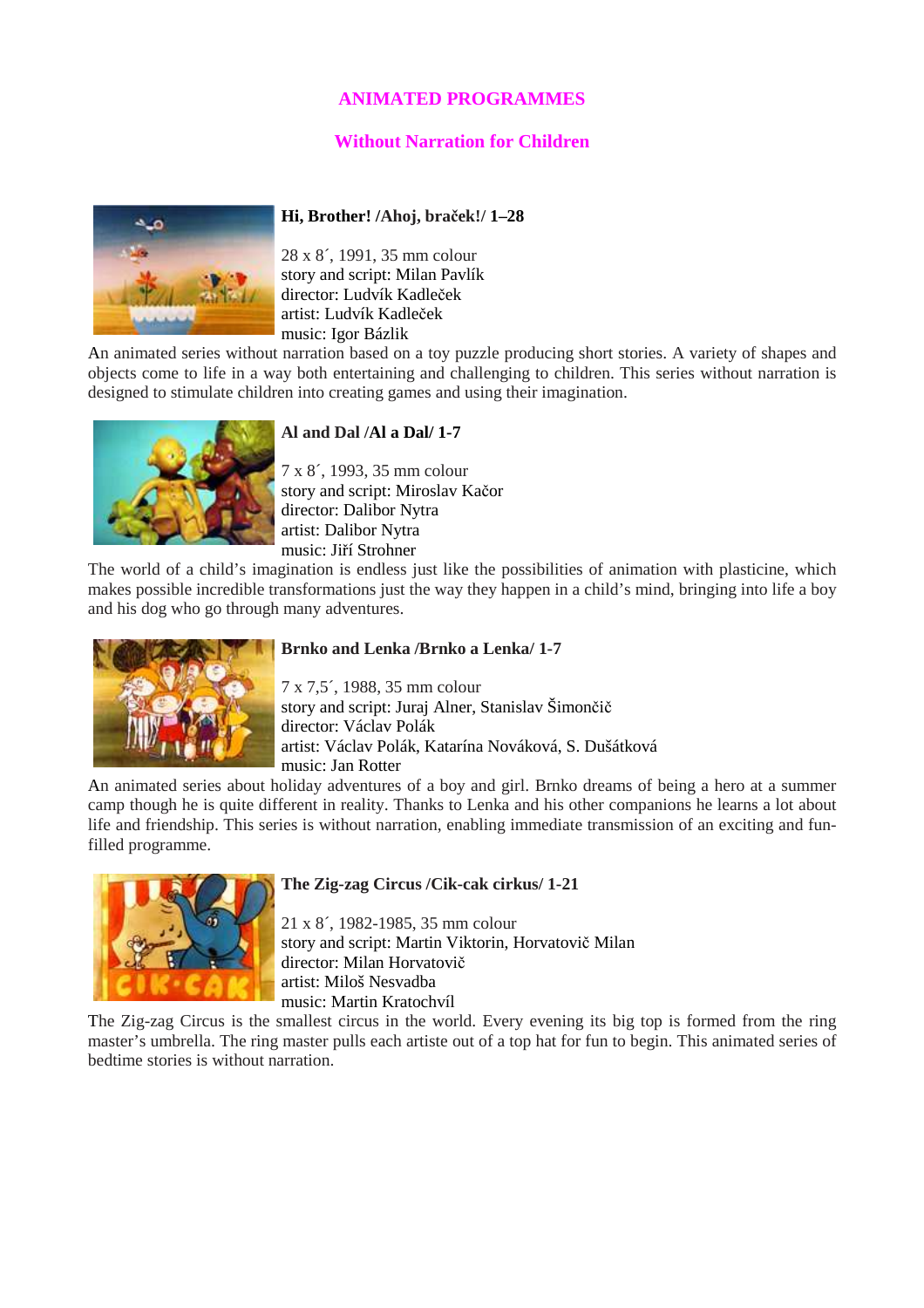# **Cukru and Kra /Cukrú a Krá/ 1-21**



21 x 7,5´, 1988-1991, 35 mm colour story and script: Milan Horvatovič director: Milan Horvatovič artist: Jolanta Lysková, Antonín Stoják, Ivana Skálová, Miroslav Kučera music: Jiří Stivín, Igor Bázlik

An animated series without narration amusingly showing the lives of park animals. Cukru, a young turtledove, is introduced trying to learn how to fly. Other animals help her and success finally comes. Kra, a meddlesome raven, is always stirring things up and usually not with the best of intentions.



### **Dada and Dodo /Dada a Dodo/ 1-14**

14 x 7´, 1988-1991, 35 mm colour story: Ľubomír Kotrha script: Rudolf Urc director: Rudolf Urc artist: Ľubomír Kotrha music: Milan Dubovský

A wonderful series without narration of childhood innocence about siblings trying to be helpful, but in unusual way. Thanks to their natural childish desire to help, everything turns out all right with everything safe and everyone is happy.



### **Wild Boar Alojz /Diviak Alojz/ 1-7**

7 x 7´, 1987-1991, 35 mm colour story and script: Jan Rís director: Jiří Sommernitz artist: Vendulka Čvančarová - Pražská music: Jiří Kolafa

An exciting animated series for very small children. Alojz, a courageous wild boar, struggles and finally saves his forest friends from danger. This series is without narration to facilitate comprehension by very young viewers.



### **Ferko and Ambros /Ferko a Ambróz/ 1-21**

21 x 7,5´, 1984-1988, 35 mm colour story and script: Milan Horvatovič director: Milan Horvatovič artist: Gabriel Filcík music: Karel Mareš, Jiří Pertl

Funny stories without narration of a little boy named Ferko and his friend Ambros, the pelican. Together they experience life's troubles and joys. Whole this animated series is humorous and full of adventures for young children.



### **The Round Fairy-Tales /Gu**ľ**até rozprávky/ 1-7**

7 x 7´, 1994, 35 mm colour story and script: Erna Suchánová director: Ladislav Pálka artist: František Pálka music: Petr and Pavel Orm

An animated series without narration about round balls, little balls, as well as globes and balloons, which live out their adventures in a world full of Round fairy-tales. The round heroes – toys – come out of their own world to help and find their new friends.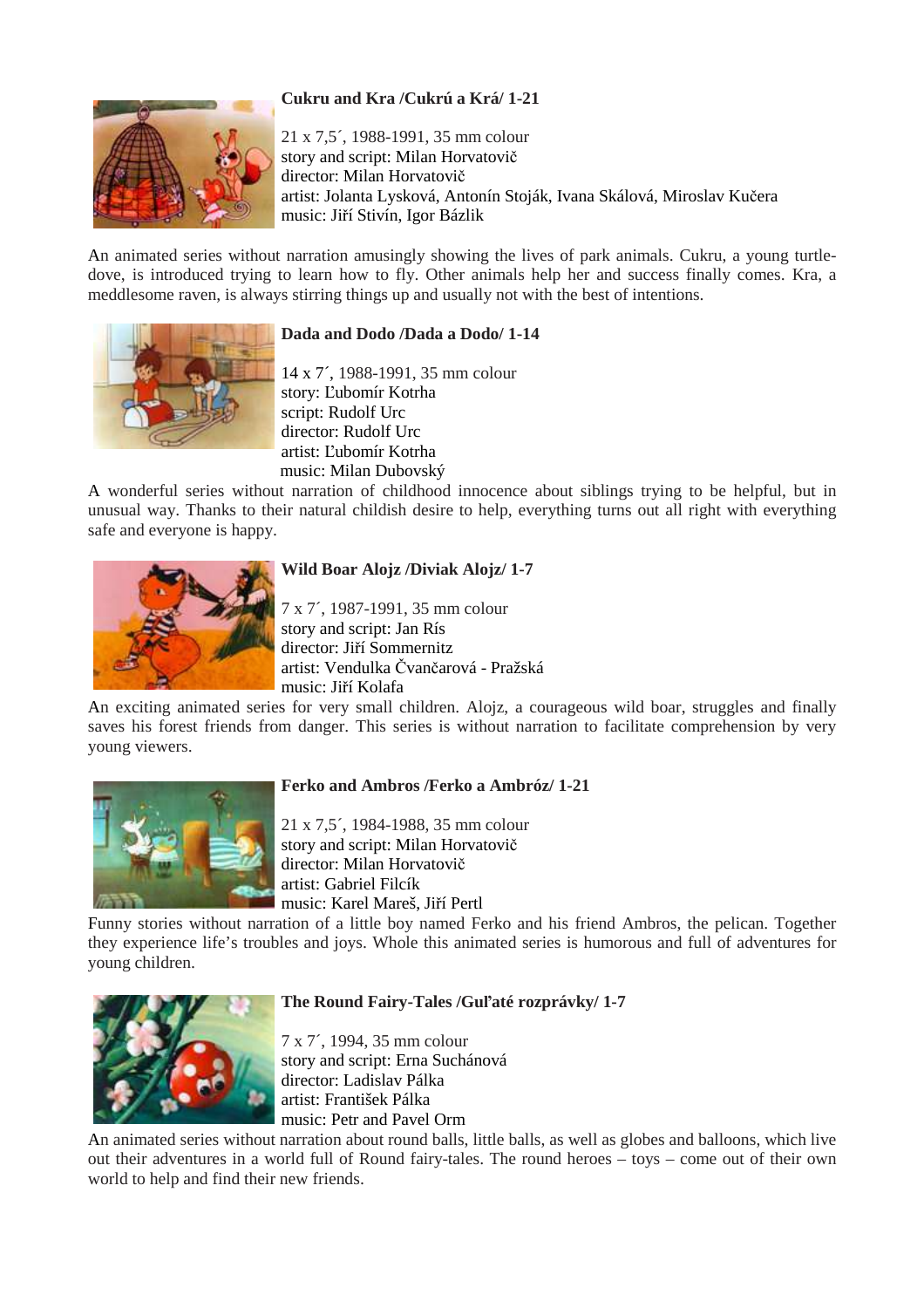# **Hav and Kvik /Hav a Kvik/ 1-7**



7 x 7,5´, 1996, 35 mm colour story and script: Michal Zeman director: Michal Zeman artist: Michal Zeman, Jitka Šeděnková music: Petr and Pavel Orm

Animated series without narration for the youngest children which in the form of a simple folding picturebook informs children about the world around us and motivates them to learn about friendships and relationships in a funny way.



### **The Clay Tales /Hlinené rozprávky/ 1-16**

16 x 9´, 1995, 35 mm colour / TMZ story and script: František Jurišič, Koloman Leššo director: František Jurišič artist: Koloman Leššo music: Jozef Slovák

Two main heroes of the series without narration are: a piece of clay and a little piece of rag, who find friendship and a sense of belonging to each other. The little piece of rag and clay begin their play and adventures the very moment the shop door closes, and darkness comes through the window.



### **The Spring Fairy-Tales /Jarné rozprávky/ 1-7**

7 x 7´, 1994, 35 mm colour story and script: Jana Janišová director: Garik Seko artist: Marie Satrapová music: Jiří Strohner

A poetic animated series without narration about Cyril - the Hyacinth, who is looking for a place among the other flowers. On this way he takes us on a trip through the plant kingdom.



# **Friend from the Pavement /Kamarát z chodníka/ 1-13**

13 x 8´, 1995, 35 mm colour story and script: Luboš Dušek director: Jiří P. Miška artist: Vlasta Baránková music: Vladimír Merta

Poetic tales without narration about a boy named Kubo and his friend, a chalk figure drawn on the pavement. Whenever Kubo does not know what to do, he takes a magic rainbowcoloured button out of his pocket and the fairy tale begins ... The whole world begins to turn and the boy and the chalk puppet find themselves in a magic land, where everything is allowed, and anything is possible Together they visit the kingdom of sand dwarfs, fly with swallows as far as Africa, roam through the depths of the oceans and through the infinite vastness of the universe.



# **The Drop /Kvapka/ 1-7**

7 x 8´, 1994, 35 mm colour story and script: Bernadetta Šilingerová director: Jaroslav Baran artist: Michal Dúha music: Igor Bázlik

Animated educational series without narration about a busy little raindrop. With this raindrop children will experience a lot of adventures, as well as learn about the circulation of water in nature.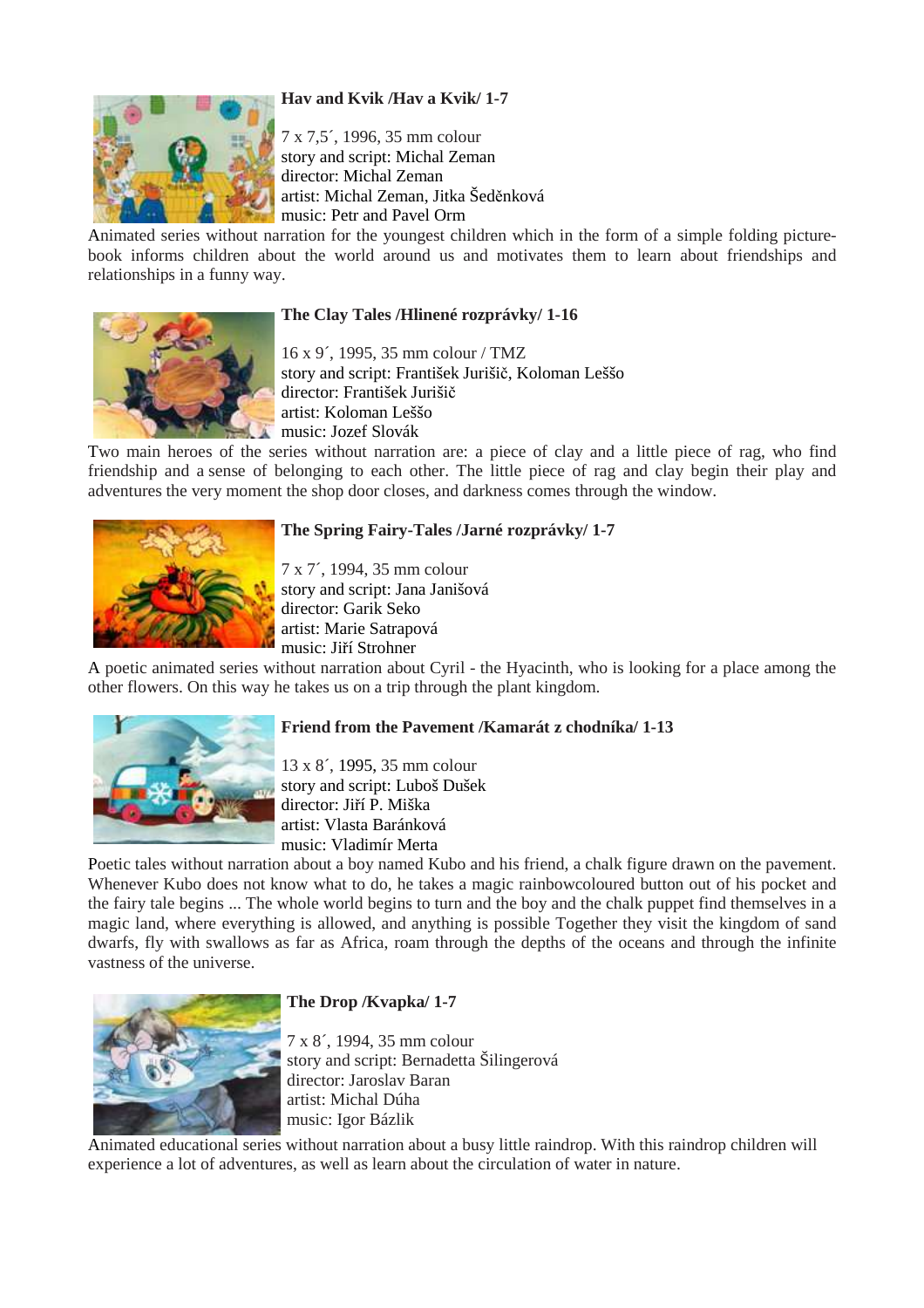# **The Aviation Stories /Letecké príbehy/ 1-7**



7 x 7´, 1996, 35 mm colour story and script: Ladislav Vlk director: Petr Ohnút artist: Ludvík Kadleček music: Igor Bázlik

Animated stories without narration which bring plasticine to life so thus it introduces an unusual world of fantasy to the youngest viewers, full of changes, meetings and also a need to help and to understand each other.

### **Marcelko and Grandpa Bonifac /Marcelko a dedko Bonifác/ 1-7**

7 x 8,5´, 1978-1983, 35 mm colour story and script: Zdeněk Rozkopal director: Josef Zeman artist: Josef Zeman music: Josef Sedlář

Funny stories without narration about friendship of grandpa Bonifac and Marcelko - an old car which runs on cranberry juice. While on forest outings they have many adventures, giving them a chance to make friends with those living there and learn about their lives.



# **Mice on Stage /Myši na scénu/ 1-21**

21 x 8´, 1993, 35 mm colour story and script: Zuzana Pšenicová, Marcela Halousková, Josef Lamka director: Josef Lamka artist: Marcela Halousková music: Petr Skoumal

This original animated series without narration is about three mice who live in a theatre. Every night they meet to act just for themselves the play they have seen that evening on stage. An evil phantom interferes in their joyful atmosphere and the mice have to run for their lives. They meet every night to perform another play, another story.



# **The Smallest Heroes /Najmenší hrdinovia/ 1-21**

21 x 8,5´, 1985-1989, 35 mm colour story and script: Koloman Leššo director: František Jurišič artist: Koloman Leššo music: Jozef Slovák

This is a heart-warming series without narration of animated stories for young children. Theresa - a clever little girl, is given a Boxing day present out of which she makes two little dolls. These two become her guardians. They come to her rescue as soon as they hear her SOS call. But they also keep everyone entertained and cheerful, look after the environment and help their little friend grow up.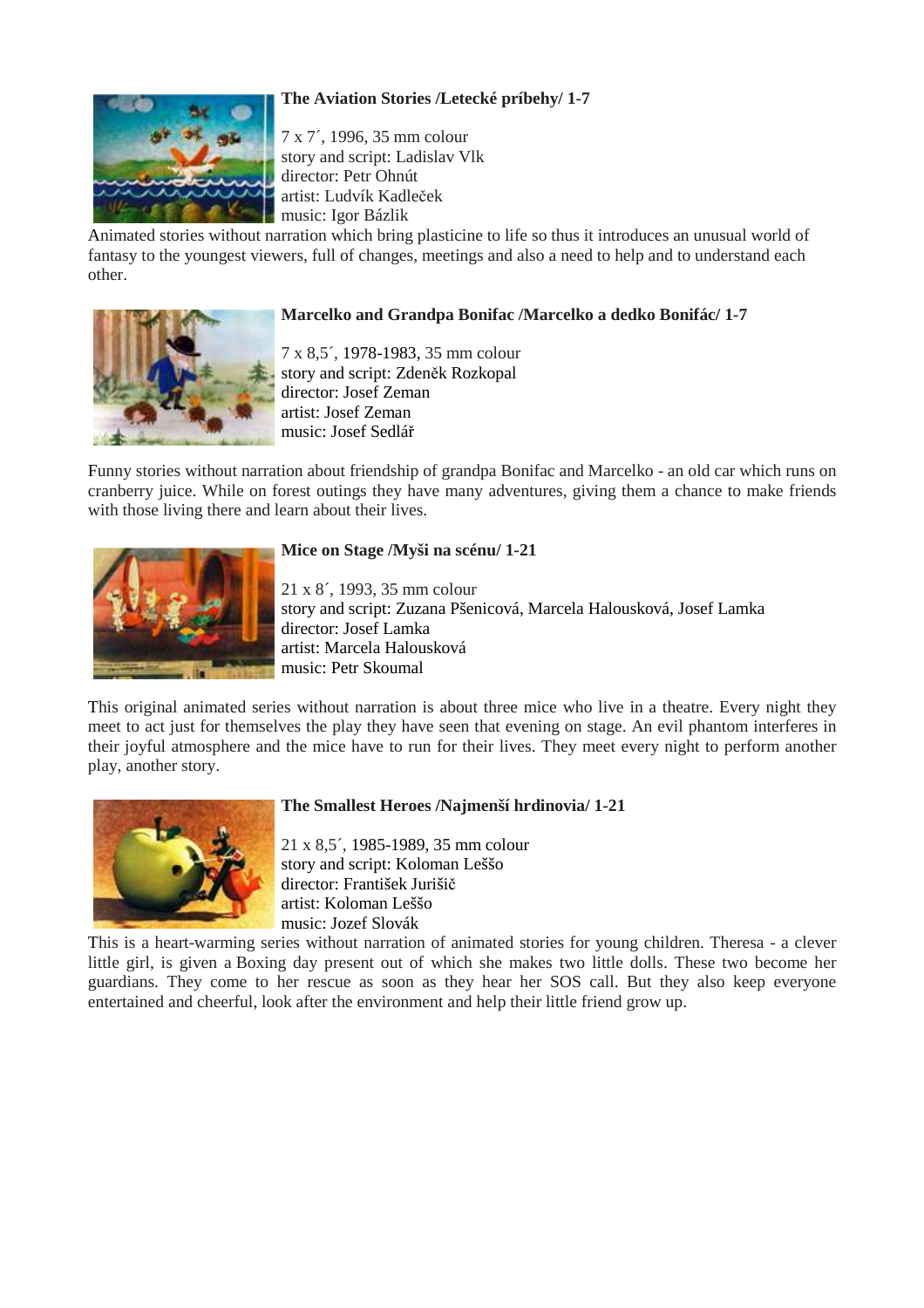# **Paper Kika /Papierová Kika/ 1-7**



7 x 9´, 1993, 35 mm colour story and script: Soňa Koželová director: František Jurišič artist: Kazimír Kanala music: Jozef Slovák

An original combined series without narration about a little girl visiting an animation studio where she meets some new friend like Kika and the dwarf Flik. She learns about their problems and every day she solves another mystery. Along the way she learns to know professional animators and how animation works.

# **Behind the Little-green Wood /Pod zelenou hori**č**kou/ 1-14**



14 x 7´, 1995, 35 mm colour story and script: Ľuboslav Hudec Fajka director: Ladislav Vlk artist: Kazimír Kanala music: Vašo Patejdl

An animation series without narration about the antics of a certain billy-goat, who together with a couple of a little hares deals with any problem. Simple, merry stories which contain action gags as well as an original creation of the caricaturist and humorist Mr. Kaza Kanal.



### **For a Little Terezka /Pre Terezku/ 1-7**

7 x 8´, 1996, 35 mm colour story and script: Zuzana Križková director: Ivo Hejcman artist: František Pálka, Alexander Lauf music: Víťazoslav Kubička

An animated series of bed-time stories for children without narration about a little girl Terezka, who step by step overcomes her fears about being in the kindergarten. Together with her friend the thrush she enters the fantasy world of her own drawing. At the same time she learns to be a big brave schoolgirl.



### **Sarka and Farka /Sarka a Farka/ 1-7**

7 x 7´, 1995, 35 mm colour story and script: Milan Šimek, Jaroslav Petřík director: Bohumil Šejda artist: Bohumil Šejda music: Petr and Pavel Orm

An animated series without narration of the antics of two highway-men, who burst into some fairy tales. In every story they encounter well-known figures. They are constantly trying to get to a place where they can get enough to eat, so this fairy-tale has an untraditional ending, which humour dominates.



### **Seven Resourceful Alarm Clocks /Sedem výmyselných budíkov/ 1-7**

7 x 7´, 1991, 35 mm colour story and script: Jozef Pavlovič director: Miroslav Kačena artist: Zdeněk Smetana music: Jaroslav Celba

An animated series without narration about a man and his inseparable friend – an alarm clock. They experience entertaining stories full of imagination and extraordinary situations.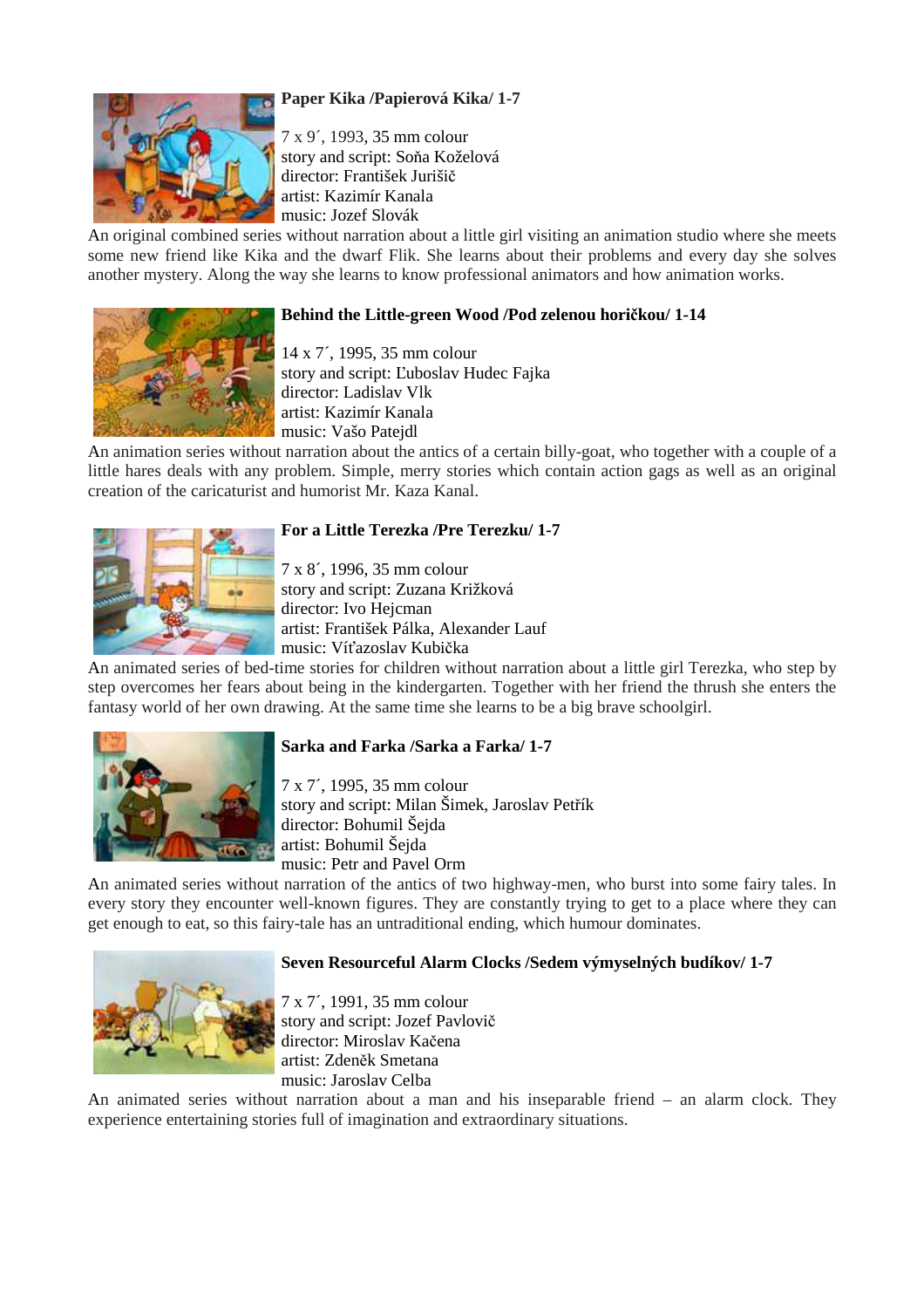

# **Sensational Experiences of the Kangaroo Hopik 1-14 /Senza**č**né zážitky klokana Hopíka/**

14 x 8´, 1995, 35 mm colour story and script: Zdeněk Vinš director: Zdeněk Vinš artist: Lucie Dvořáková music: Zdeněk Zdeněk

The series of original animated fairy tales without narration about the adventures of a little kangaroo named Hopik, who learns about the world around him in an interesting way. The stories are full of gags and humorous situations, expressively acted out by colourful plastic figures.

# **Sprite does not Belong to Flat /Škriatok do bytu nepatrí/ 1-7**

7 x 7´, 1990-1992, 35 mm colour story and script: Zuzana Nováková director: Ivan Hejcman artist: Miloš Nesvadba music: Petr and Pavel Orm

An animated series without narration about a little forest sprite, who is accidentally carried home by a little girl in a basket of mushrooms. This results in a series of unusual meetings, surprises and magic spells for the whole family. In the end the sprite returns to his home – in the forest.



# **The Pen Cloth /Utiera**č**ik/ 1-7**

7 x 7´, 1989, 35 mm colour story and script: Anna Minichová director: Vladimír Pikalík artist: Jarmila Kaletová music: Milan Dubovský

An animated puppet story without narration begins with the first grader's desk. Whenever the pupil is not at his desk all of his school supplies come to life. The main character is a cloth used in wiping up ink spills. These three friends, the pen, pencil and erasure, are ready to aid him when he gets into mischief. Despite all the trouble it causes, the cloth is really credulous, gullible and kind at heart.



# **Gabo, the Bird /Vták Gabo/ 1-21**

21 x 7´, 1988-1991, 35 mm colour story and script: Bernadetta Šilingerová director: Bohumil Šejda artist: Bohumil Šejda music: Petr and Pavel Orm

An animated series without narration of absurd stories about a bird whose nest is in a hat. From this hat home Gabo sets out to explore the world and ends up having many adventures. He helps children and little animals who soon become our friends; he deals with difficult situations with a gentle humour.



### **The Hare and the Lazy Forester /Zajac a lenivý horár/ 1-7**

7 x 7,5´, 1985, 35 mm colour story and script: Milan Šimek director: Josef Zeman artist: Josef Zeman music: Petr and Pavel Orm

This story without narration is set in a forest where the forester lives in a small cottage with his dog. The forester spends most of his time caring for his cabbage patch, weeding and watering it and making sure it grows, but a cabbage-eating hare comes everyday and steals the forester´s cabbages.